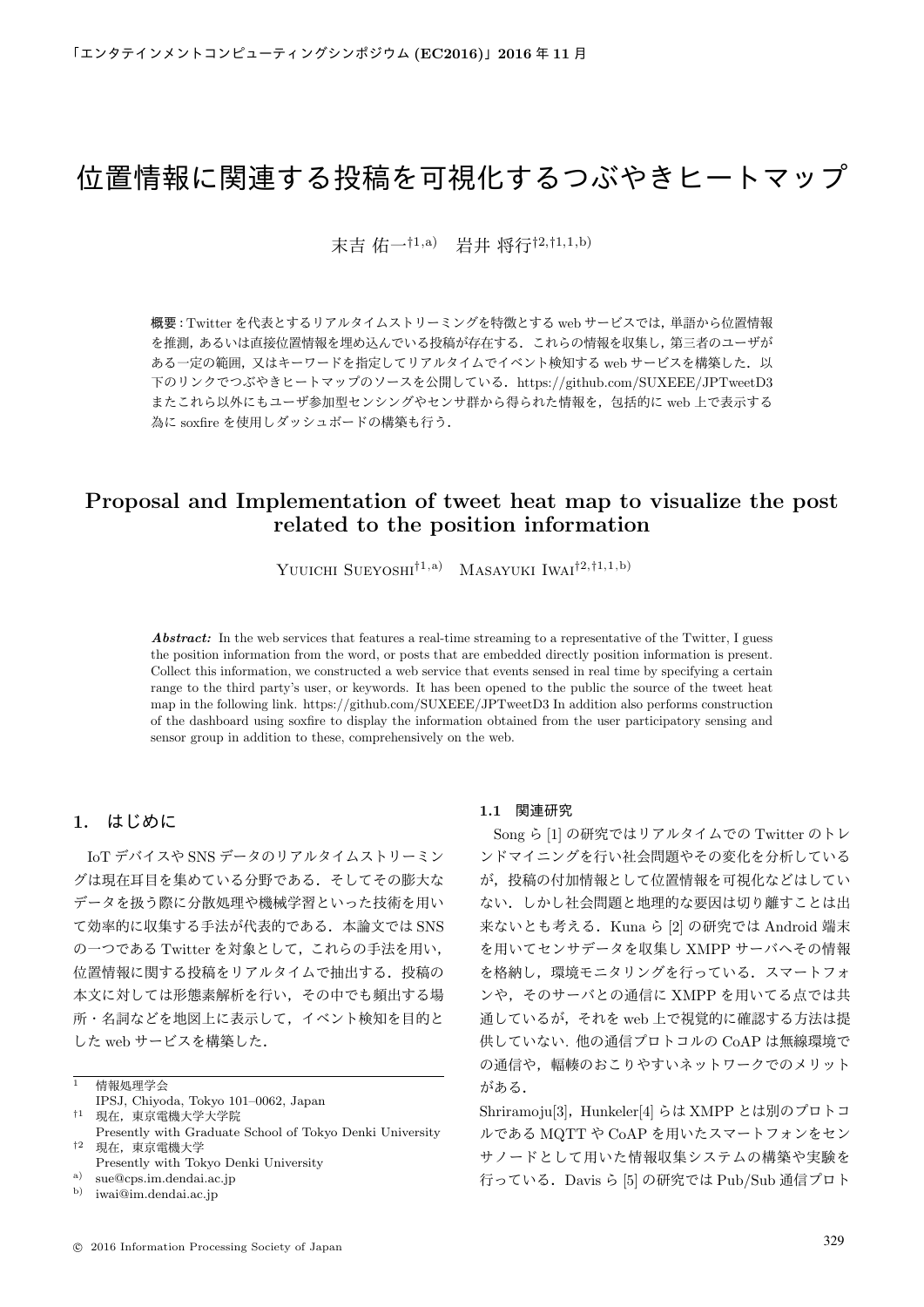コルの比較として MQTT-S と CoAP を上げておりパケッ ト損失や信頼性を担保するシステムの構築の際に一助とな る研究を行っているが,XMPP については考慮していな い.

Tang ら [6] の研究ではスマートフォンでユーザ参加型セ ンシングを行う際のエネルギー効率をテーマにしている. サーバサイドやクライアントでの省エネルギーアルゴリズ ムの実装に機械学習を用いて最小化を目指しており,本研 究への一助となった.

Meng ら [7] は分散処理のプラットフォームである Apach Spark で使用できる機械学習のライブラリについて述べて いる. 本研究では SNS である Twitter のリアルタイムスト リーミング解析に Apach Spark を用いており、ツイートご との重み付けなどに、述べられている MLlib を使用した. Yasumoto[8] らの研究では IoT センシングでいずれ頭打ち になると予測されているリアルタイムでビッグデータ処理 に対する新しいフレームワークを提案している.リアルタ イムストリーミングを SNS 解析で行っている本研究も分 散処理のストリームキュレーションを将来的には応用する 必要がある.

Ueda[9] らは高齢者介護などに応用が期待されている監視 や生活認識に関する研究を行っている.これは私の研究に 比べてプライバシーへの配慮が高く,またその為に信頼性 が低くなっていしまうデータについても独自の機械学習か ら得られたアルゴリズムを用いることでそれを高めている.

## **2.** システム構成



#### **2.1 Apche Spark**

Twitter のようなリアルタイムで大規模データを処理す る際に Apache Spark の分散処理機能を利用した.この時 にメモリ上でストリームからデータを取得,RDD(Resilient Distributed Dataset) に格納し Scala で kuromoji の形態素 解析や,単位時間あたりでの県ごとの頻出地名・単語をカ ウントした.

#### **2.2 D3.js**

D3.js とはデータに基づいて図形やグラフ・ドキュメ ントを JavaScript で表現出来るライブラリである. 今回 Twitter からリアルタイムストリーミングで位置情報と単 語を取得し,ブラウザ上の日本地図に表示するというデー タ駆動型 DOM と視覚化をこれによって実現した.

### **2.3 Soxfire**

慶應義塾大学徳田研究室が公開している,Soxfire と Java で通信を行う Java SOX Library を使用した.この Library を利用することで Android スマートフォンから Soxfire サー バへの通信が簡便化された.XMPP は他の通信プロトコル (MQTT,HTTP+JSON) などと比較してグループを構築し やすく,メッセージフォーマットが厳格であるため採用し た.Soxfire で収集したデータを管理するメリットとして, 他者の Soxfire と連結した際に容易にデータの Pub/Sub が 可能である.



図 **2** 動作中のつぶやきヒートマップ

#### **3.** おわりに

謝辞 本研究は NICT ソーシャル・ビッグデータ利活 用・基盤技術の研究開発「オープン・スマートシティを実 現するソーシャル・ビッグデータ利活用・還流基盤」の支 援および, SIP (戦略的イノベーション創造プログラム)課 題「レジリエントな防災・減災機能の強化」,(地域連携に よる地域災害対応アプリケーション技術の研究開発,巨大 都市・大規模ターミナル駅周辺地域における複合災害への 対応支援アプリケーションの開発) の支援を受けている. 慶應義塾大学 SFC 特任講師米澤拓郎氏,慶應義塾大学 SFC 研究員伊藤友隆氏,慶應義塾大学徳田・高汐・中澤研究室 の皆様には本研究において Soxfire と Sensor-Over-XMPP ライブラリ (Sox ライブラリ) のご提供と多大な技術的なご 支援と研究に関するアドバイスをいただきました.ここに 深く感謝いたします.